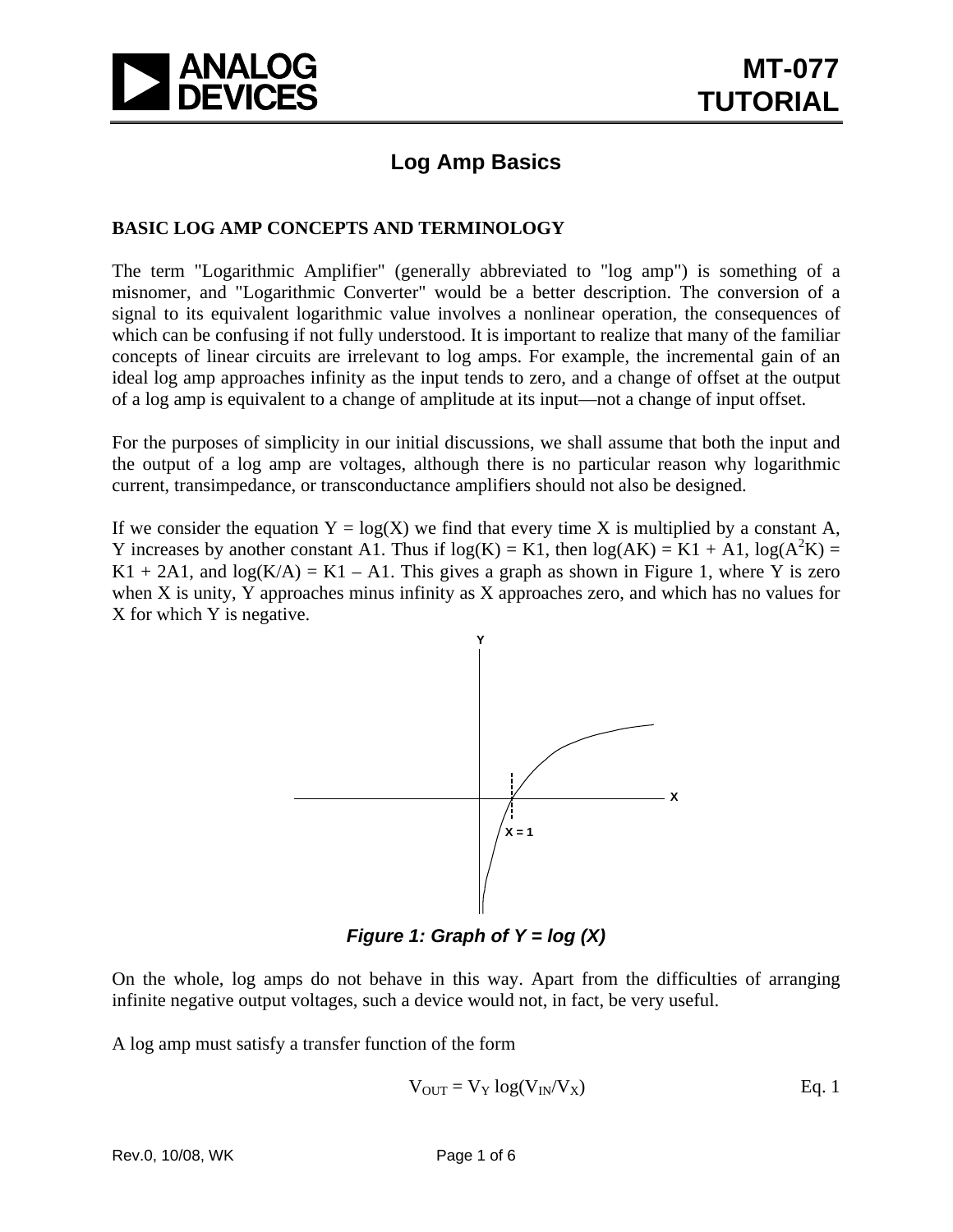over some range of input values which may vary from 100:1 (40 dB) to over 1,000,000:1 (120 dB).

With inputs very close to zero, log amps cease to behave logarithmically, and most then have a linear  $V_{\text{IN}}/V_{\text{OUT}}$  law. This behavior is often lost in device noise. Noise often limits the dynamic range of a log amp. The constant,  $V_Y$ , has the dimensions of voltage, because the output is a voltage. The input,  $V_{IN}$ , is divided by a voltage,  $V_X$ , because the argument of a logarithm must be a simple dimensionless ratio.

A graph of the transfer characteristic of a log amp is shown in Figure 2. The scale of the horizontal axis (the input) is logarithmic, and the ideal transfer characteristic is a straight line. When  $V_{IN} = V_X$ , the logarithm is zero (log  $1 = 0$ ).  $V_X$  is therefore known as the *intercept voltage* of the log amp because the graph crosses the horizontal axis at this value of  $V_{\text{IN}}$ .



*Figure 2: Log Amp Transfer Function*

The slope of the line is proportional to  $V<sub>Y</sub>$ . When setting scales, logarithms to the base 10 are most often used because this simplifies the relationship to decibel values: when  $V_{IN} = 10V_X$ , the logarithm has the value of 1, so the output voltage is  $V_Y$ . When  $V_{IN} = 100V_X$ , the output is  $2V_Y$ , and so forth.  $V_Y$  can therefore be viewed either as the "slope voltage" or as the "volts per decade factor."

The logarithm function is indeterminate for negative values of x. Log amps can respond to negative inputs in three different ways: (1) They can give a fullscale negative output as shown in Figure 3. (2) They can give an output which is proportional to the log of the absolute value of the input and disregards its sign as shown in Figure 4. This type of log amp can be considered to be a full-wave detector with a logarithmic characteristic, and is often referred to as a *detecting* log amp. (3) They can give an output which is proportional to the log of the absolute value of the input and has the same sign as the input as shown in Figure 5. This type of log amp can be considered to be a video amp with a logarithmic characteristic, and may be known as a *logarithmic video* (*log video*) amplifier or, sometimes, a *true log amp*.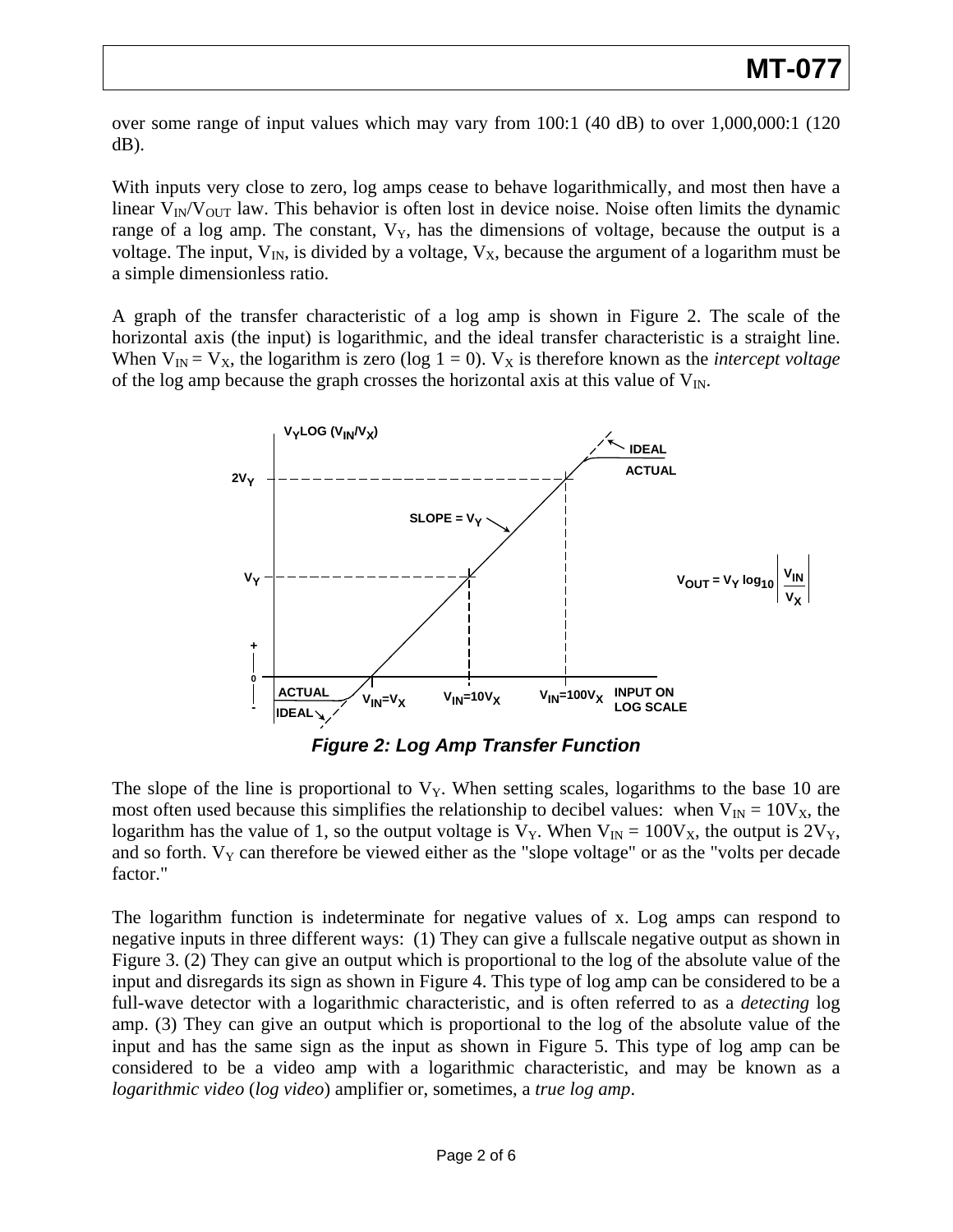# **MT-077**



*Figure 3: Basic Log Amp (Saturates with Negative Input)* 



*Figure 4: Detecting Log Amp (Output Polarity Independent of Input Polarity)* 



*Figure 5: Log Video or "True Log Amp" (Symmetrical Response to Positive or Negative Signals)*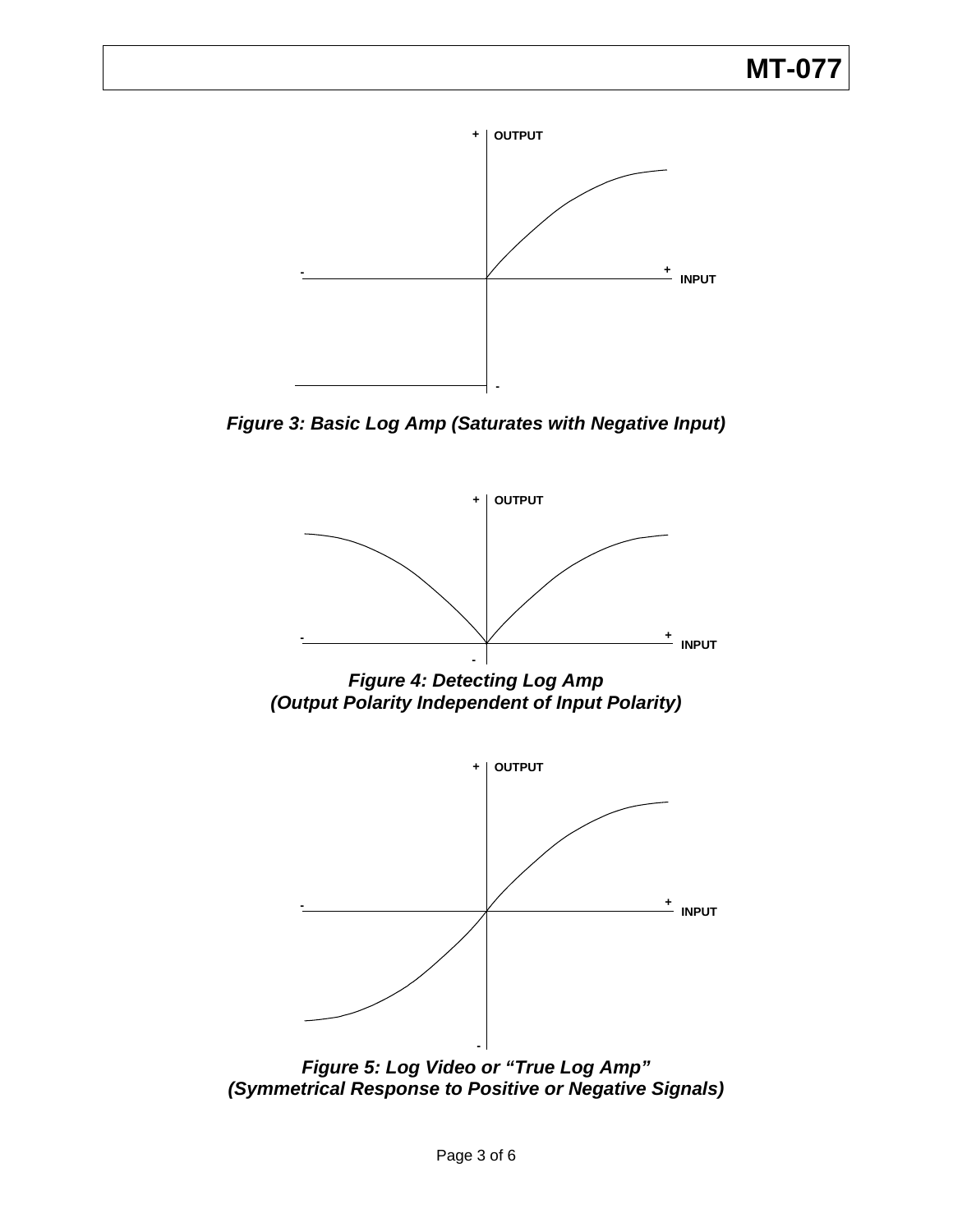### **LOG AMP ARCHITECTURES**

There are three basic architectures which may be used to produce log amps: the *basic diode log amp*, the *successive detection log amp*, and the *"true log amp"* which is based on cascaded semilimiting amplifiers.

The voltage across a silicon diode is proportional to the logarithm of the current through it. If a diode is placed in the feedback path of an inverting op-amp, the output voltage will be proportional to the log of the input current as shown in Figure 6.



*Figure 6: The Diode / Op-Amp Log Amp* 

In practice, the dynamic range of this configuration is limited to 40-60 dB because of non-ideal diode characteristic, but if the diode is replaced with a diode-connected transistor as shown in Figure 7, the dynamic range can be extended to 120 dB or more.



*Figure 7: Transistor / Op-Amp Log Amp*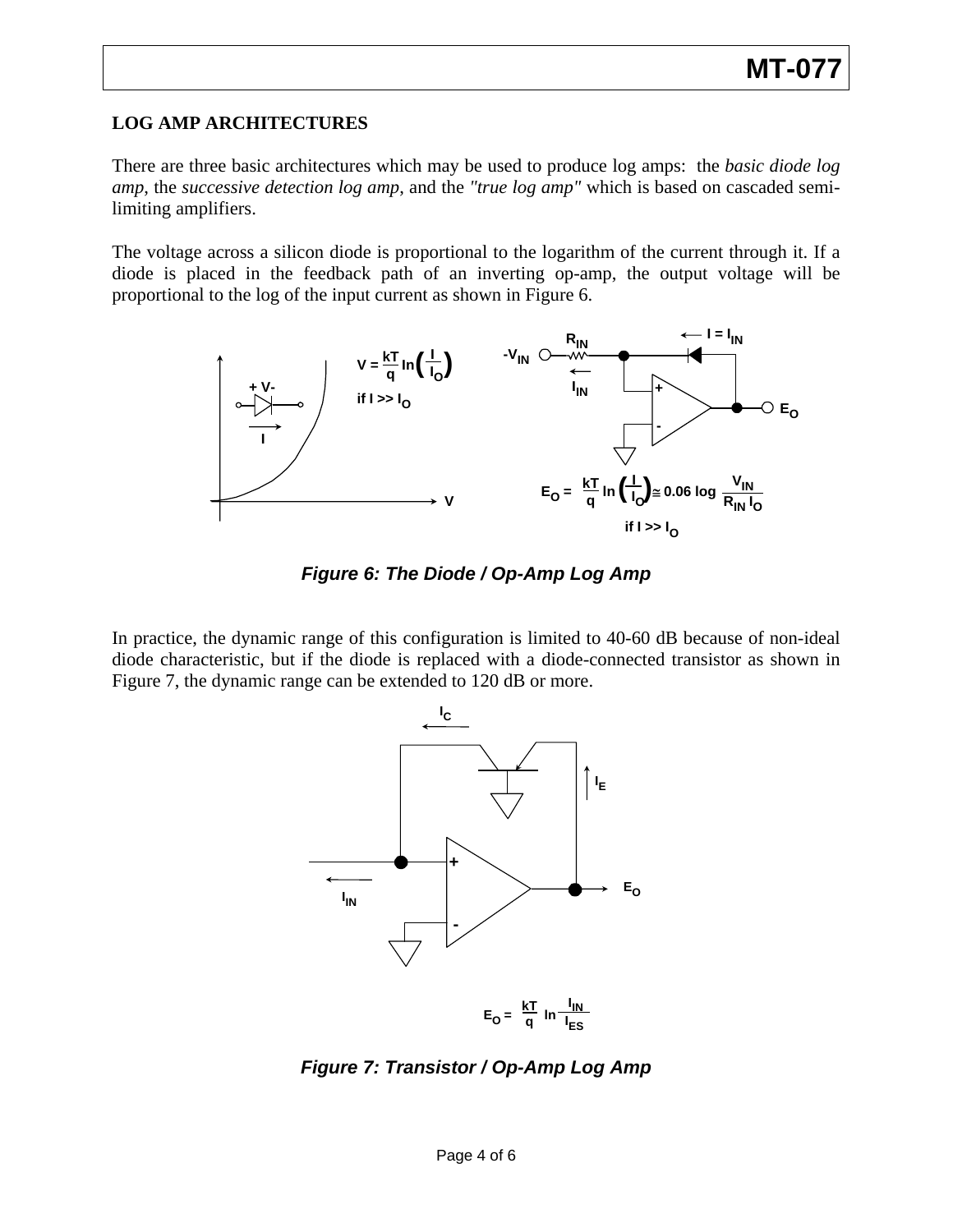This type of log amp has three disadvantages: (1) both the slope and intercept are temperature dependent; (2) it will only handle unipolar signals; and (3) its bandwidth is both limited and dependent on signal amplitude. Where several such log amps are used on a single chip to produce an analog computer which performs both log and antilog operations, the temperature variation in the log operations is unimportant, since it is compensated by a similar variation in the antilogging.

This makes possible the [AD538](http://www.analog.com/en/other/analog-multipliersdividers/ad538/products/product.html), a monolithic analog computer which can multiply, divide, and raise to powers (see Figure 8). Where actual logging is required, however, the AD538 and similar circuits require temperature compensation. The major disadvantage of this type of log amp for high frequency applications, though, is its limited frequency response—which cannot be overcome. However carefully the amplifier is designed, there will always be a residual feedback capacitance  $C_{\text{C}}$  (often known as Miller capacitance), from output to input which limits the high frequency response (See Figure 7).



*Figure 8: AD538 Log Amp Simplified Diagram* 

What makes this Miller capacitance particularly troublesome is that the impedance of the emitter-base junction is inversely proportional to the current flowing in it—so that if the log amp has a dynamic range of 1,000,000:1, then its bandwidth will also vary by 1,000,000:1. In practice, the variation is less because other considerations limit the large signal bandwidth, but it is very difficult to make a log amp of this type with a small-signal bandwidth greater than a few hundred kHz.

Log amps suitable for high frequency operation are discussed in [Tutorial MT-078](http://www.analog.com/static/imported-files/tutorials/MT-078.pdf).